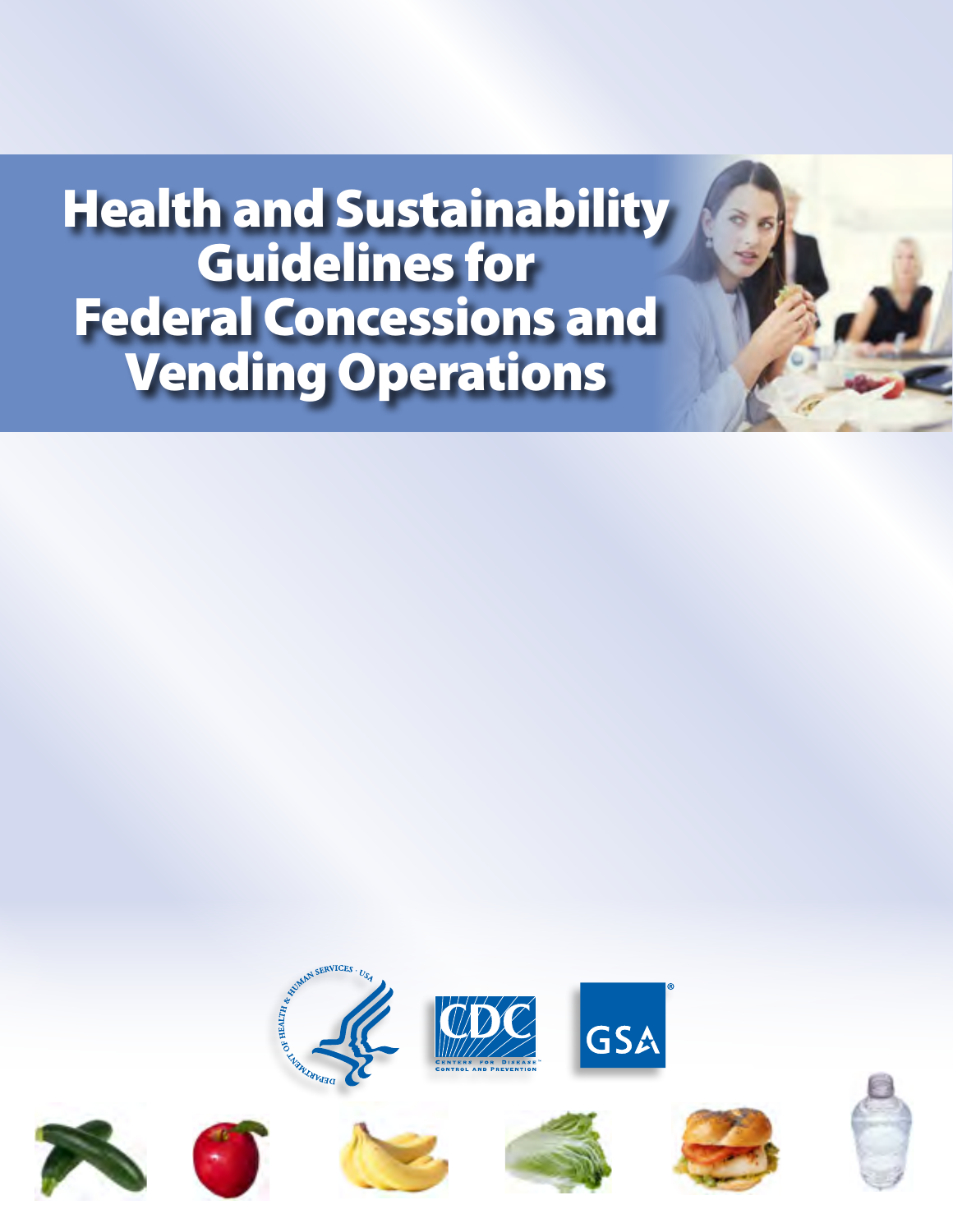Developed by a Health and Human Services (HHS) General Services Administration (GSA) collaborative team, The Federal Health and Sustainability Team for Concessions and Vending.

For additional information, please visit CDC's website: [http://www.cdc.gov/chronicdisease/resources/guidelines/food-](http://www.cdc.gov/chronicdisease/resources/guidelines/food-service-guidelines)service-guidelines or GSA's website <http://www.gsa.gov/portal/content/104429>.











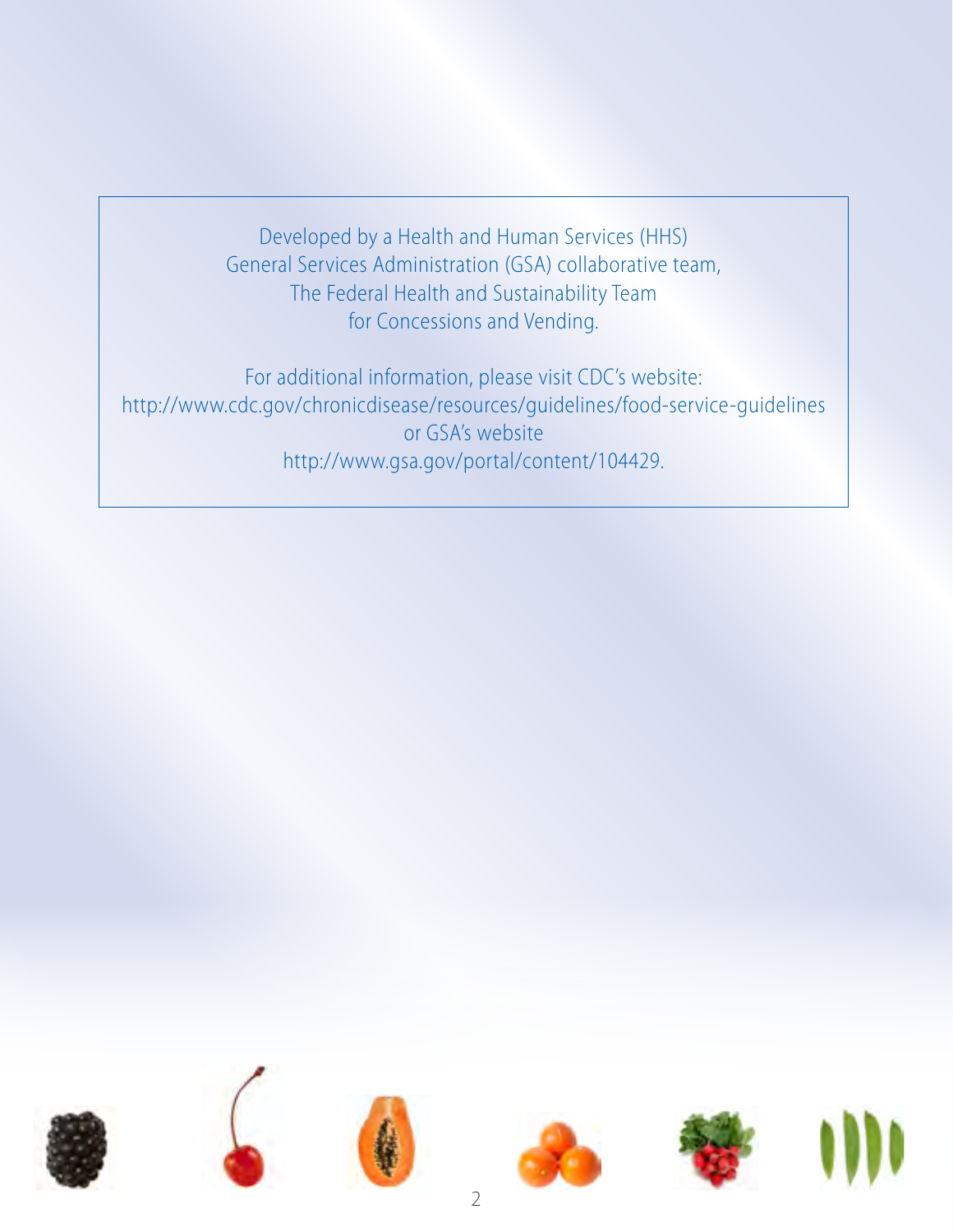

### The goal of the guidelines is to assist contractors in maximizing a healthier and sustainable food service by:

- **increasing the offering of healthier and sustainable food and beverage choices**
- **eliminating industrially produced trans fats**
- **decreasing the sodium content in available foods**
- **allowing individuals to make informed choices about what they are purchasing and eating through the labeling of menu items.1**

The federal government is invested in assisting its employees in making healthy food and beverage choices, and creating and promoting a sustainable food system<sup>2</sup> through guidelines for food available for purchase at federal facilities.

In May 2009, President Obama tasked the Office of Personnel Management (OPM) with developing wellness best practices and a plan for the federal workforce. In addition, the White House Offices of Management and Budget and Health Reform began working with federal agencies to provide healthier food choices to federal employees. This effort to improve food choices at federal facilities was led by the U.S. General Services Administration (GSA).

In February 2010, GSA released the guidance for Wellness and Sustainability Requirements for Contracts at federal facilities.<sup>3</sup>

In support of GSA's actions to increase healthy and sustainable food and beverage options and operations at federal workplaces, the U.S. Department of Health and Human Services (HHS) and GSA have worked collaboratively to create this document, which proposes specific food, nutrition, and sustainability guidelines to complement the GSA procurement guidelines.

The guidelines in this document apply to all food service concession operations and vending machines managed by HHS and GSA. These guidelines may also be applied at sponsored or co-sponsored conferences and events onsite and offsite, as deemed appropriate. Finally, this is a living document and will be updated as nutrition science and consumer demands evolve.











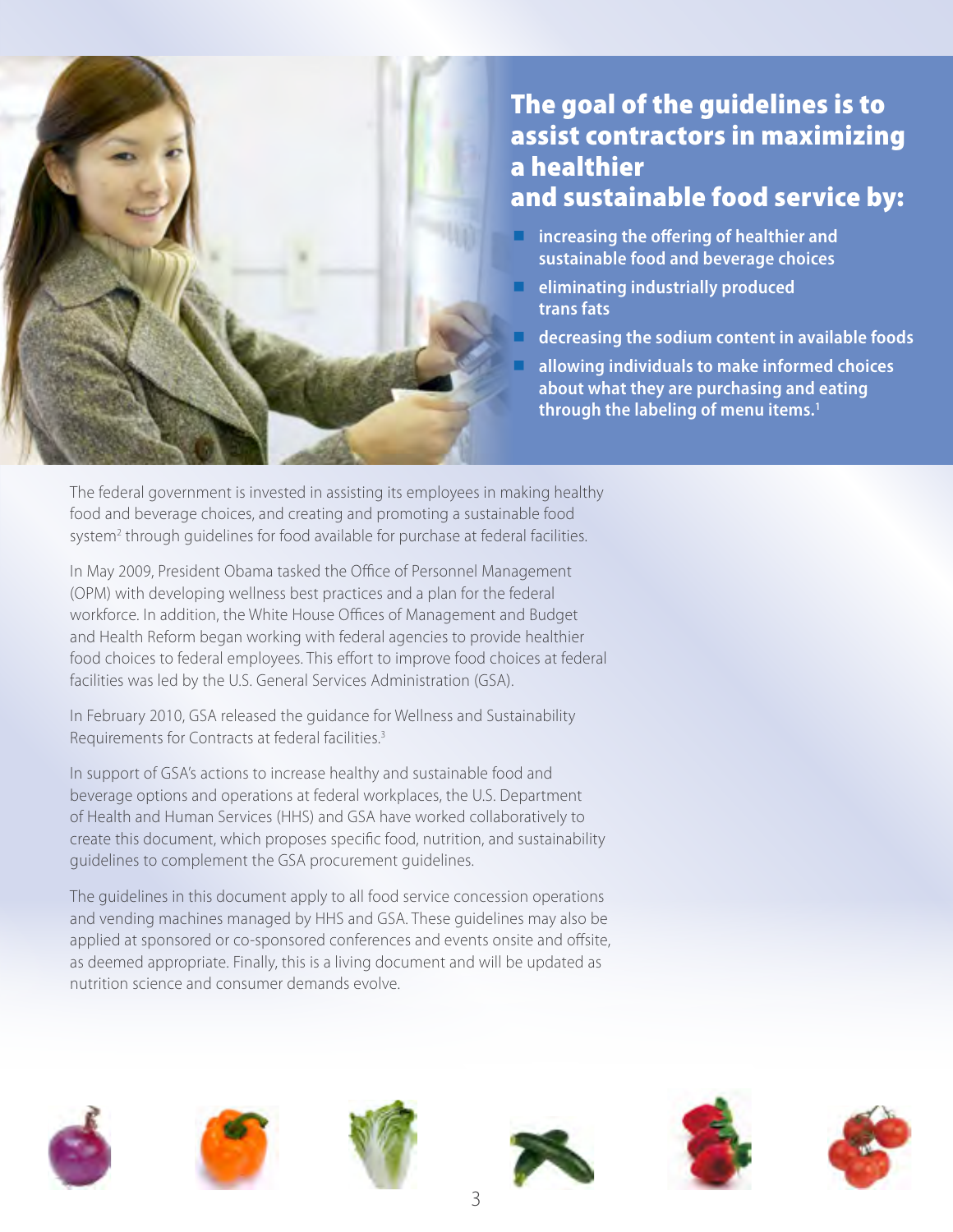in making healthy



## **Implementation**

The following guidelines are to be used by vendors proposing to provide concessions or vending services to federal government facilities managed by HHS or GSA and for those evaluating the services being provided. The term "standard criteria" requires the appropriate "standard criteria" to also be met. Additional definitions for these two terms can also be found in the evaluation criteria section of the main GSA Request for Proposals (RFP).<sup>4,5</sup>

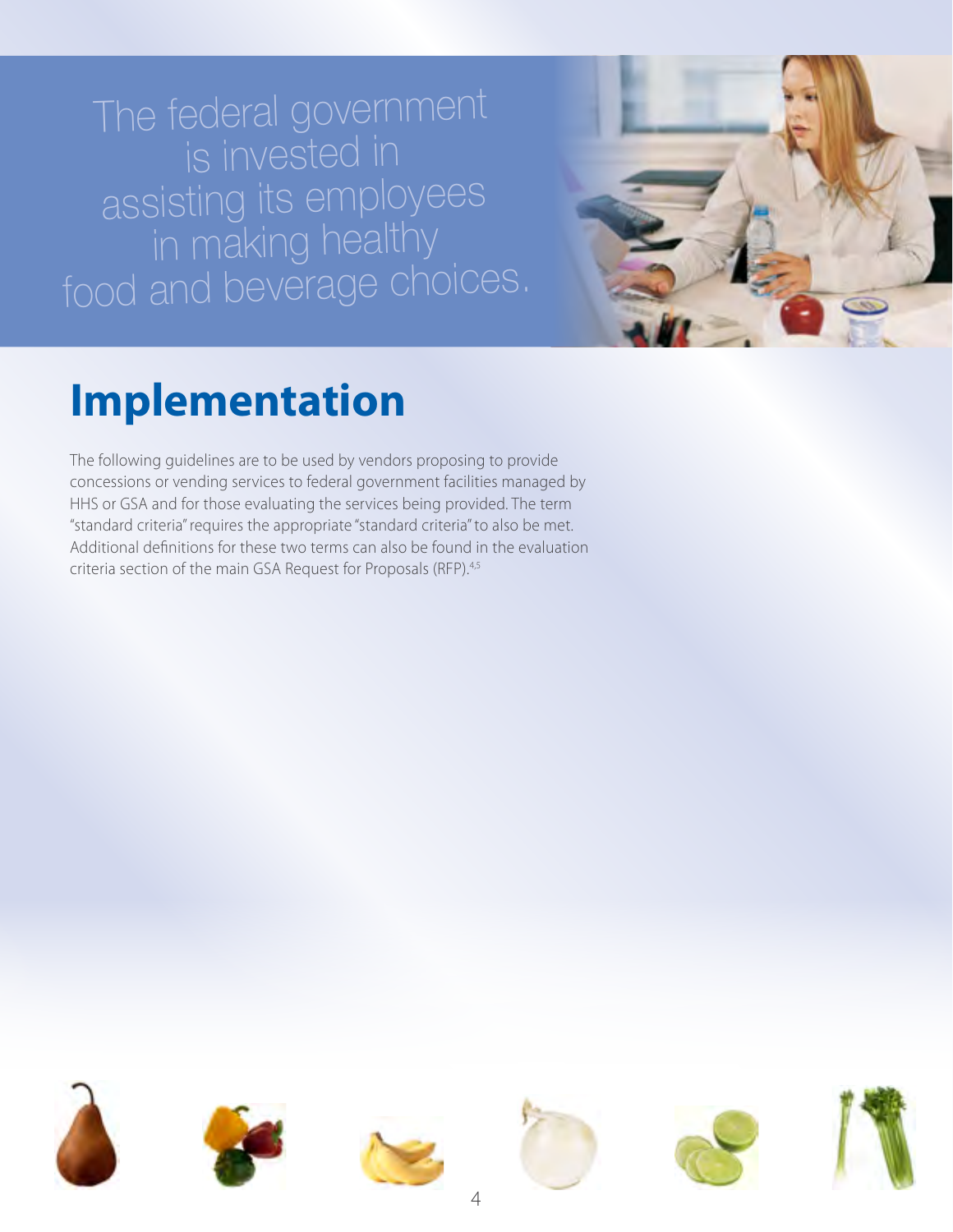# Food and Nutrition Guidelines for Concessions

This section outlines guidelines for food service concessions managed by HHS and GSA. These guidelines may also be applied at sponsored or co-sponsored conferences and events, onsite and offsite. Vending guidelines are in section II.

### Nutrition Menu Labeling

Providing consumers with calorie and nutrient information is an important strategy for assisting people to select healthy diets. Restaurants and other food service facilities provide 37% of Americans' daily energy intake.<sup>6</sup> The lack of readily available calorie information in food service establishments makes it possible to consume excess calories without realizing it. Providing calorie information at the point of purchase can help people make more informed choices.7

### Standard Criteria

All items available in cafeterias must be labeled with calories per serving as sold (or calories per measure provided for salad bar-type service). Calorie labeling must be displayed at the point of choice in a clear and conspicuous manner on the menu board, or if menu boards are not available, labeling must be prominently posted on signs adjacent to the food items or menus.

• Exceptions to this standard are items not listed on a menu or menu board such as condiments and other items placed on the table or counter for general use; daily specials; temporary menu items appearing on the menu for less than 60 days; and custom orders.

Additional nutritional information must be made available in written form, on request. The nutrition information that must be available in written form to consumers upon request includes:8

- The total number of calories derived from any source
- The total number of calories derived from the total fat
- • Total fat
- • Saturated fat
- Cholesterol
- • Sodium
- Total carbohydrate
- • Sugars
- Dietary fiber
- Total protein

A prominent statement regarding the availability of additional nutritional information available must be placed on the menu or menu board in written form, on request.











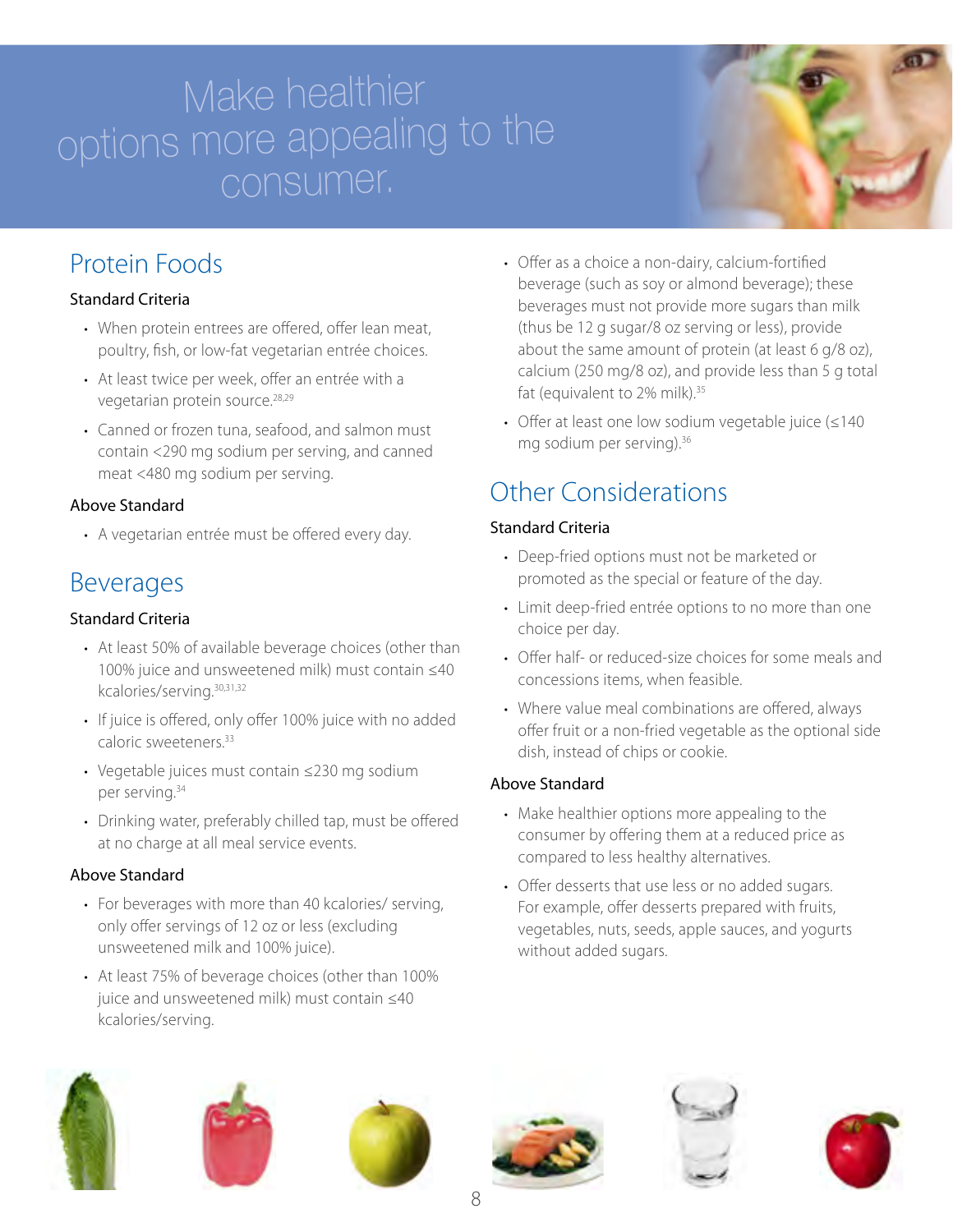## **Concessions Sustainability Guidelines**

### General Operations

#### Standard Criteria

- Participate in waste reduction, recycling and composting programs, as available.
- Promote and incentivize the use of reusable beverage containers.
- Promote use of tap water over bottled water.
- $\cdot$  Use green cleaning practices. $37$
- Use integrated pest management practices and green pest control alternatives to the maximum extent feasible.
- Provide materials for single-service items (e.g., trays, flatware, plates, and bowls) that are compostable and made from bio-based products.<sup>38</sup>

### General Food

#### Standard Criteria

- Offer 25%<sup>39</sup> of the product line to be organically,<sup>40</sup> locally,<sup>41</sup> or documented sustainably grown (e.g., integrated pest management, pesticide free, other labeling programs).<sup>42</sup>
- Offer seasonal varieties of fruits and vegetables.

#### Above Standard

• Offer 35% of the product line to be organically or locally or documented sustainably grown (e.g., integrated pest management, pesticide free, other labeling programs).

### Sustainability Labeling<sup>43</sup>

#### Standard Criteria

• Label Organic, local, or documented sustainably grown food items available in food service at the point of choice.

#### Above Standard

- Educate about the value of agricultural best practices that are ecologically sound, economically viable, and socially responsible in agency concessions services with signage, informational programs, or other means of communicating the benefits of the items that are labeled organic, local, and/or sustainable.
- For locally grown foods, include information that identifies the farms and sustainable practices used.

### Animal Products<sup>44</sup>

#### Standard Criteria

• Only offer fish/seafood identified as "Best Choices" or "Good Alternatives" on the Monterey Bay Aquarium's Seafood Watch list or certified by Marine Stewardship Council (or equivalent program).

#### Above Standard

- Offer Certified Organic or documented sustainably or locally produced milk and milk products.
- Offer Certified Organic or documented sustainably or locally produced eggs and meat (e.g., grass fed, freerange, pasture raised, grass finished, humanely raised and handled).

### Beverages

#### Standard Criteria

• Offer drinking water, preferably chilled tap.

#### Above Standard

- If offering coffee or tea, include coffee or tea offerings that are Certified Organic, shade grown, and/or bird friendly.
- If composting is available, bottled water must be offered in compostable bottles.











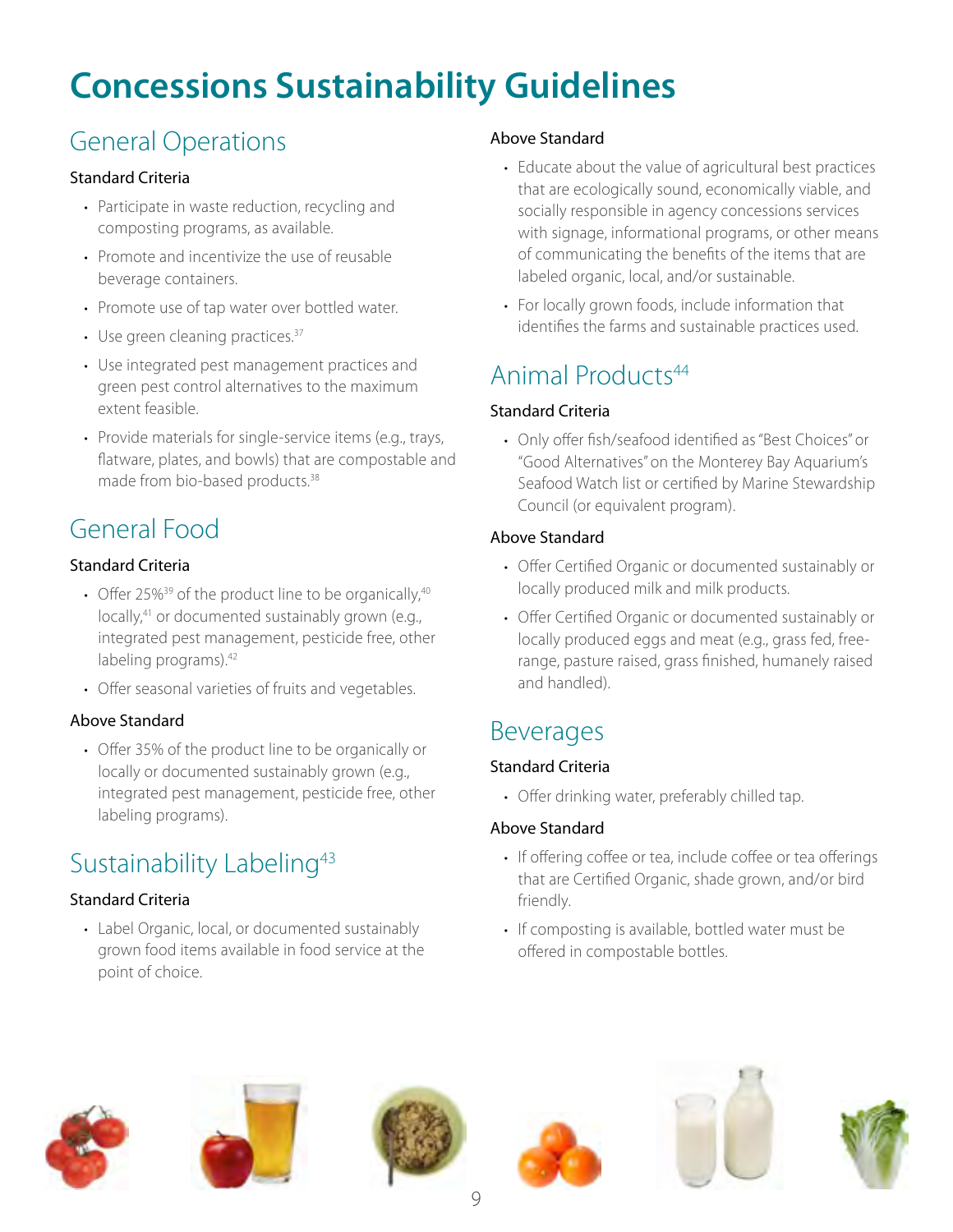# Food, Nutrition, and Sustainability Guidelines for Vending Operations

The following guidelines are to be used by vendors providing services to the federal government and for the evaluation of the services being provided. The requirements apply to all packaged food sold at HHS and are strongly encouraged in all properties managed by GSA.

### Menu labeling

• In accordance with Section 4205 of the Patient Protection and Affordable Care Act: In the case of an article of food sold from a vending machine that does not permit a prospective purchaser to examine the Nutrition Facts Panel before purchasing the article or does not otherwise provide visible nutrition information at the point of purchase; the vending machine operator shall provide a sign in close proximity to each article of food or the selection button that includes a clear and conspicuous statement disclosing the number of calories contained in the article.45

### *Trans* fat

• Only offer items that contain 0 grams *trans* fat per serving as defined by FDA.

### Sodium

- Only offer snack items that contain ≤230 mg sodium per serving (excludes refrigerated meals).46
- Individual meal items must contain  $\leq 480$  mg sodium per serving.<sup>47</sup>

### **Overall**

In addition to meeting the requirements listed above, at least 25% of all packaged food choices must meet the following criteria:

- Limit all snack (not refrigerated meals) items to ≤200 calories per item (excluding nuts and seeds without added fats, oils, or caloric sweeteners).
- Limit total calories from saturated fat to ≤10% (excluding nuts and seeds without added fats or oils).<sup>48</sup>
- • Limit calories from sugars to ≤35% of total weight (excluding fruits or vegetables without added caloric sweeteners).49











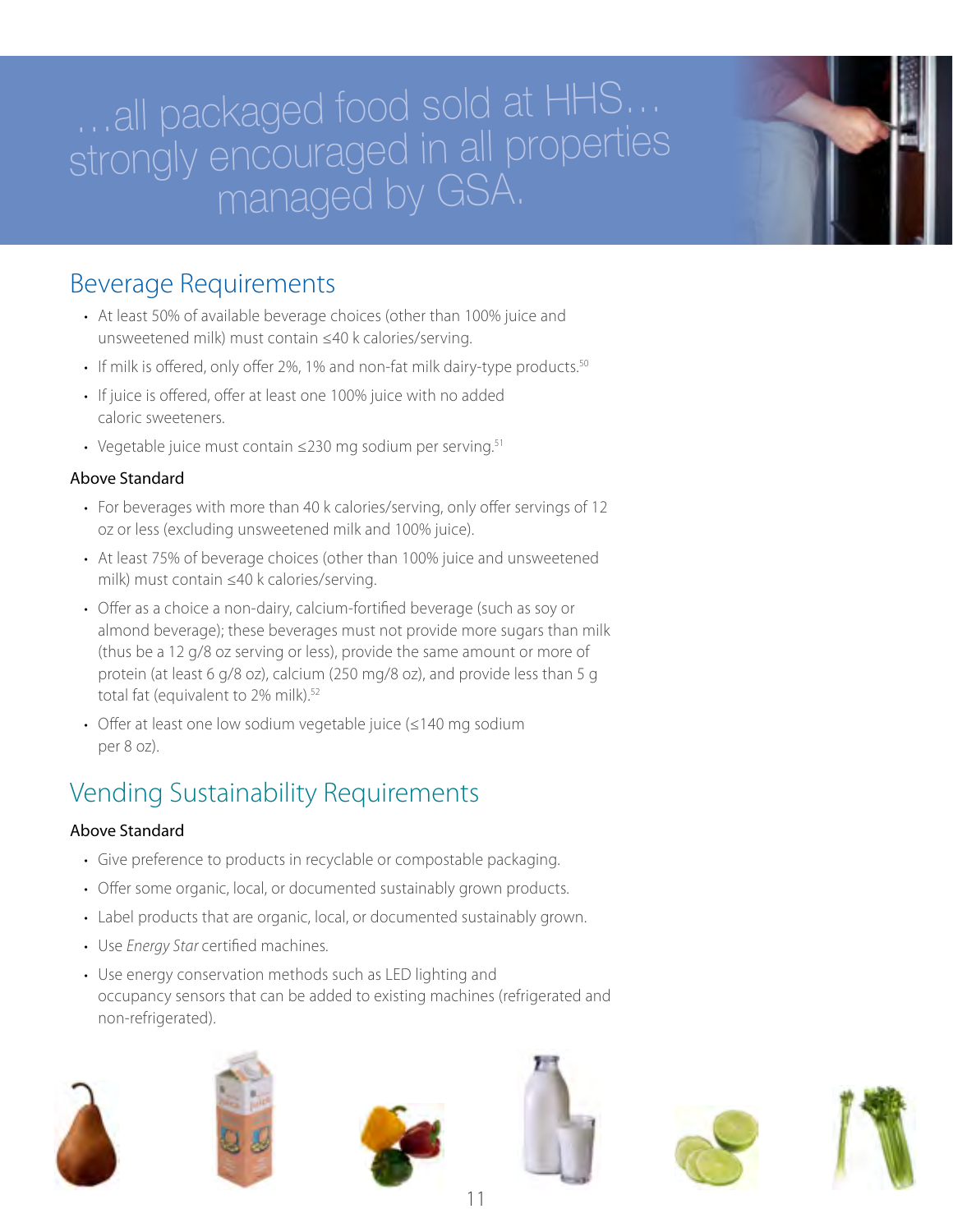## **Background:**  *Dietary Guidelines for Americans, 2010*

The development of the guidelines in this document was based on the *Dietary Guidelines for Americans, 2010*. 53 The intent of the Dietary Guidelines is to summarize and synthesize knowledge about individual nutrients and food components into an interrelated set of recommendations for healthy eating that can be adopted by the public. Taken together, the Dietary Guidelines recommendations encompass two overarching concepts:

- • **Maintain calorie balance over time to achieve and sustain a healthy weight.** People who are most successful at achieving and maintaining a healthy weight do so through continued attention to and consuming only enough calories from foods and beverages to meet their needs and by being physically active. To curb the obesity epidemic and improve their health, many Americans must decrease the calories they consume and increase the calories they expend through physical activity.
- • **Focus on consuming nutrient-dense foods and beverages.** Americans currently consume too much sodium and calories from solid fats, added sugars, and refined grains.<sup>54</sup> These replace nutrient-dense foods and beverages, and make it difficult for people to achieve recommended nutrient intake while controlling calorie and sodium intake. A healthy eating pattern limits the intake of sodium, solid fats, added sugars, and refined grains, and emphasizes nutrient-dense foods and beverages—vegetables, fruits, whole grains, fat-free or low-fat milk and milk products,55 seafood, lean meats and poultry, eggs, beans and peas, and nuts and seeds.

The following *Dietary Guidelines for Americans, 2010* Key Recommendations are the most important in terms of their implications for improving public health.<sup>56</sup> To get the full benefit, people should carry out the Dietary Guidelines recommendations in their entirety as part of an overall healthy eating pattern.

### "Balancing Calories to Manage Weight

- Prevent or reduce overweight and obesity through improved eating and physical activity behaviors.
- Control total calorie intake to manage body weight. For people who are overweight or obese, this will mean consuming fewer calories from foods and beverages.
- Increase physical activity and reduce time spent in sedentary behaviors.
- Maintain appropriate calorie balance during each stage of life—childhood, adolescence, adulthood, pregnancy and breastfeeding, and older age.

### Foods and Food Components to Reduce

- Reduce daily sodium intake to less than 2,300 milligrams (mg) and further reduce intake to 1,500 mg among persons who are 51 and older and those of any age who are African American or have hypertension, diabetes, or chronic kidney disease. The 1,500 mg recommendation applies to about half of the U.S. population, including children, and the majority of adults.
- Consume less than 10% of calories from saturated fatty acids by replacing them with monounsaturated and polyunsaturated fatty acids.
- • Consume less than 300 mg/day of dietary cholesterol.
- • Keep *trans* fatty acid consumption as low as possible by limiting foods that contain synthetic sources of *trans* fats, such as partially hydrogenated oils, and by limiting other solid fats.
- Reduce the intake of calories from solid fats and added sugars.











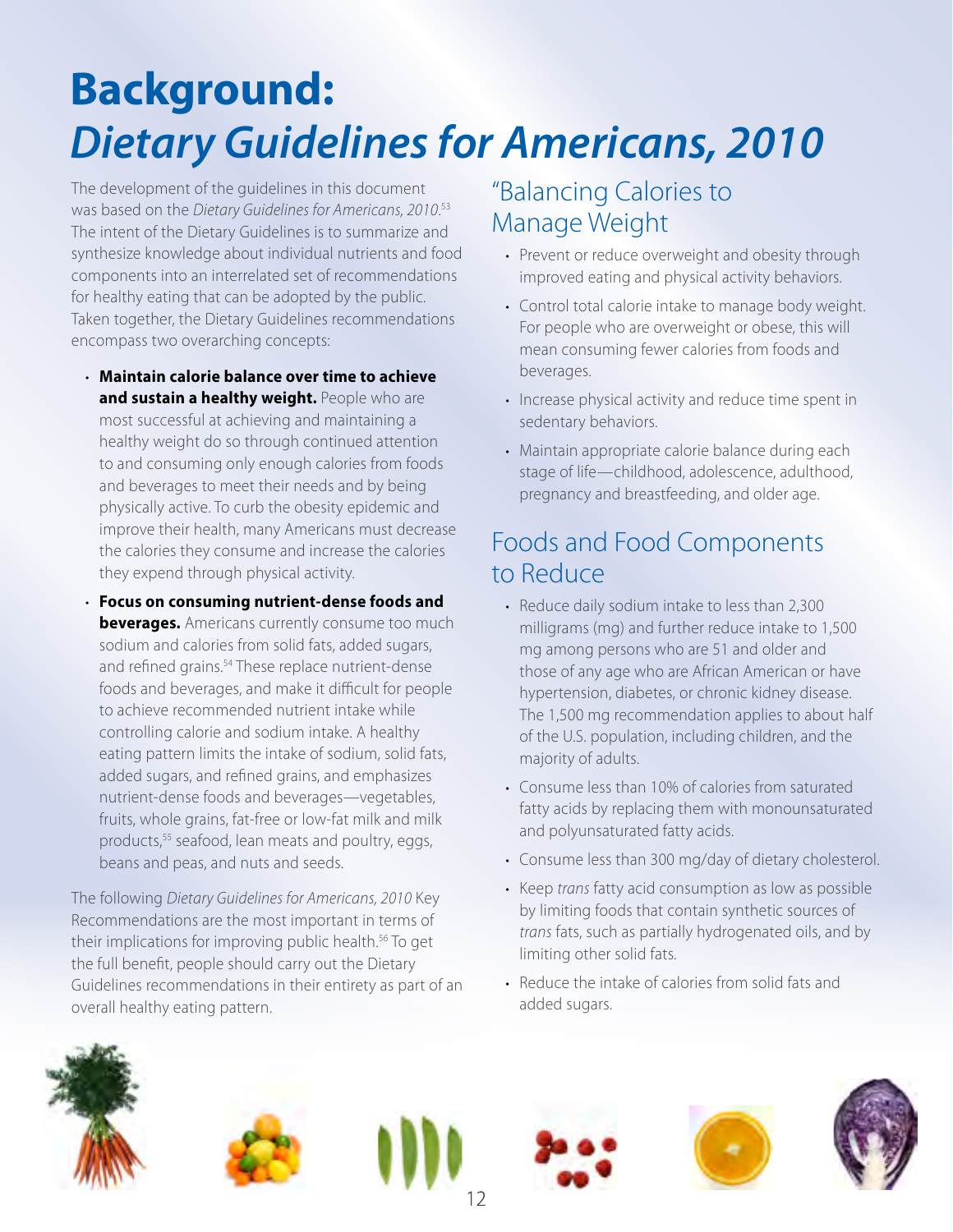- Limit the consumption of foods that contain refined grains, especially refined grain foods that contain solid fats, added sugars, and sodium.
- If alcohol is consumed, it should be consumed in moderation—up to one drink per day for women and two drinks per day for men—and only by adults of legal drinking age.

### Foods and Nutrients to Increase

People should meet the following recommendations as part of a healthy eating pattern while staying within their calorie needs.

- Increase vegetable and fruit intake.
- • Eat a variety of vegetables, especially dark-green, red and orange vegetables, and beans and peas.
- • Consume at least half of all grains as whole grains. Increase whole-grain intake by replacing refined grains with whole grains.
- Increase intake of fat-free or low-fat milk and milk products, such as milk, yogurt, cheese, or fortified soy beverages.<sup>57</sup>
- Choose a variety of protein foods, which include seafood, lean meat and poultry, eggs, beans and peas, soy products, and unsalted nuts and seeds.
- Increase the amount and variety of seafood consumed by choosing seafood in place of some meat and poultry.
- Replace protein foods that are higher in solid fats with choices that are lower in solid fats and calories and/or are sources of oils.
- Use oils to replace solid fats where possible.
- Choose foods that provide more potassium, dietary fiber, calcium, and vitamin D, which are nutrients of concern in American diets. These foods include vegetables, fruits, whole grains, and milk and milk products.

### Building Healthy Eating Patterns

- Select an eating pattern that meets nutrient needs over time at an appropriate calorie level.
- Account for all foods and beverages consumed and assess how they fit within a total healthy eating pattern.
- Follow food safety recommendations when preparing and eating foods to reduce the risk of foodborne illnesses (clean, separate, cook, and chill).

### Recommendations for Specific Population Groups:

#### **Women capable of becoming pregnant**

- Choose foods that supply heme iron, which is more readily absorbed by the body, additional iron sources, and enhancers of iron absorption, such as vitamin C-rich foods.
- Consume 400 micrograms (mcg) per day of synthetic folic acid (from fortified foods and/or supplements) in addition to food forms of folate from a varied diet.

#### **Women who are pregnant or breastfeeding**

- Consume 8 12 ounces of seafood per week from a variety of seafood types.
- Due to their high methyl mercury content, limit white (albacore) tuna to 6 ounces per week and do not eat the following four types of fish; tilefish, shark, swordfish, and king mackerel.
- If pregnant, take an iron supplement, as recommended by an obstetrician or other health care provider.

#### **Individuals ages 50 years and older**

• Consume food fortified with vitamin  $B^{12}$ , such as fortified cereals, or dietary supplements."











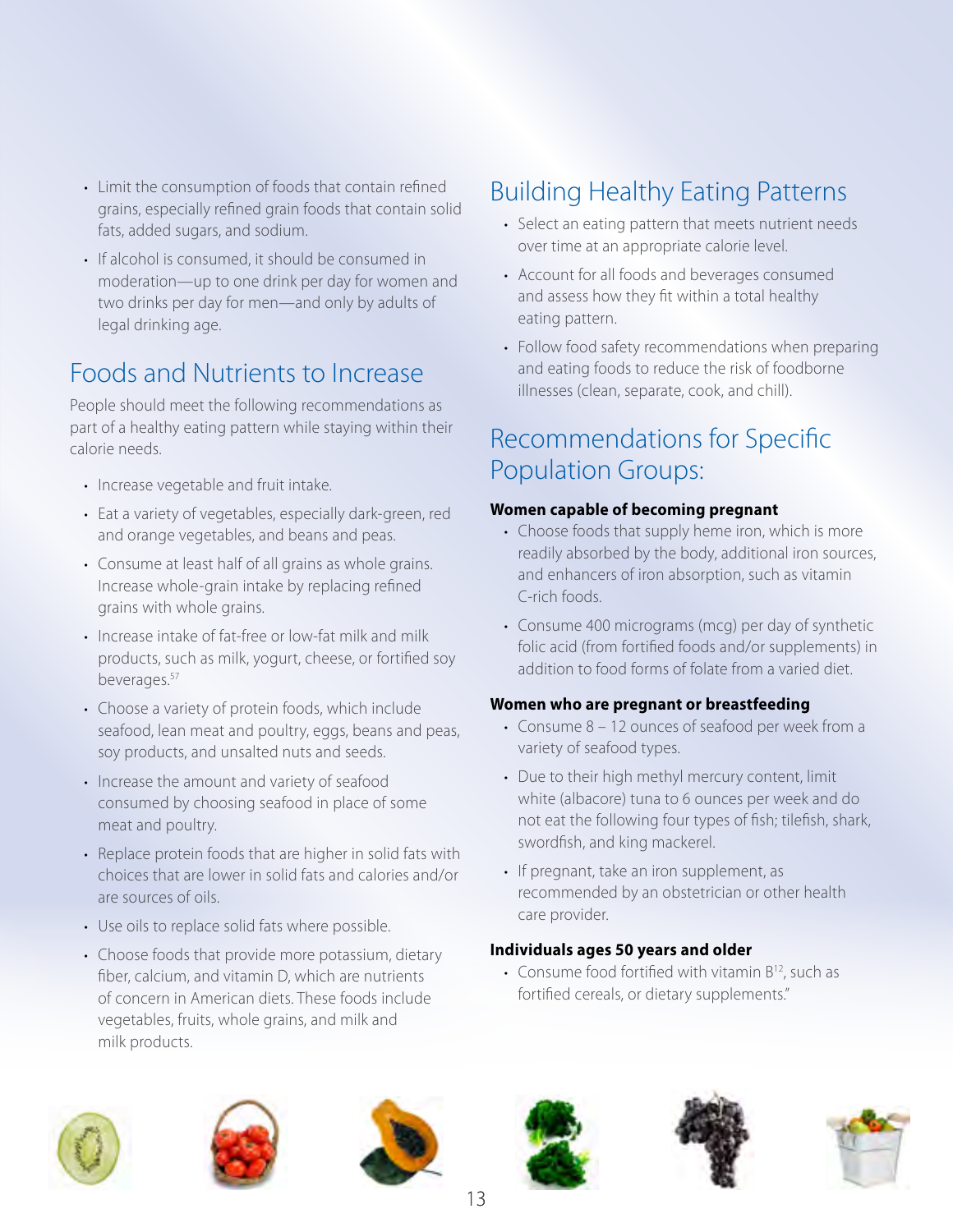# **Background: Sustainability Practices**

The federal government recognizes the importance of promoting sustainable systems that protect our people, our planet, and our economic vitality. The commitment to sustainability goals is demonstrated in the following executive orders, USDA legislation, and USDA initiatives. These are a basis for the sustainability elements of these guidelines.

**1.** Executive Order 13423, "Strengthening Federal Environmental, Energy, and Transportation Management," directs agencies within the federal government to practice environmentally, economically, and fiscally sound, integrated, continuously improving, efficient, and sustainable methods of operation.

**2.** Executive Order 13514, "Federal Leadership in Environmental, Energy, and Economic Performance," provides the following general guidance for federal agencies:

- Increase energy efficiency; measure, report, and reduce greenhouse gas emissions from direct and indirect activities.
- Conserve and protect water resources through efficiency, reuse, and storm water management.
- • Eliminate waste, recycle, and prevent pollution.
- Leverage agency acquisitions to foster markets for sustainable technologies and environmentally preferable materials, products, and services.
- Design, construct, maintain, and operate high performance sustainable buildings in sustainable locations.
- Strengthen the vitality and livability of the communities in which federal facilities are located.
- Inform federal employees about and involve them in the achievement of these goals.

**3.** USDA defines sustainable agriculture as Congress defined the term in 1990 (7 USC 3103), as an integrated system of plant and animal production practices having a site-specific application that will over the long-term accomplish the following:

- Satisfy human food and fiber needs.
- Enhance environmental quality and the natural resource base upon which the agriculture economy depends.
- Make the most efficient use of nonrenewable resources and on-farm resources and integrate, where appropriate, natural biological cycles and controls.
- Sustain the economic viability of farm operations. Enhance the quality of life for farmers and society

as a whole.

**4.** USDA encourages stronger connections between farmers and consumers, and support for local and regional food systems as a way to:

- foster economic opportunity for farmers and ranchers
- stimulate community economic development
- expand access to affordable fresh and local food
- • cultivate healthy eating habits and educated, empowered consumers, and
- demonstrate the connection between food, agriculture, community, and the environment.

(For more information: [http://www.usda.gov/](http://www.usda.gov/knowyourfarmer) [knowyourfarmer](http://www.usda.gov/knowyourfarmer) for more information).













14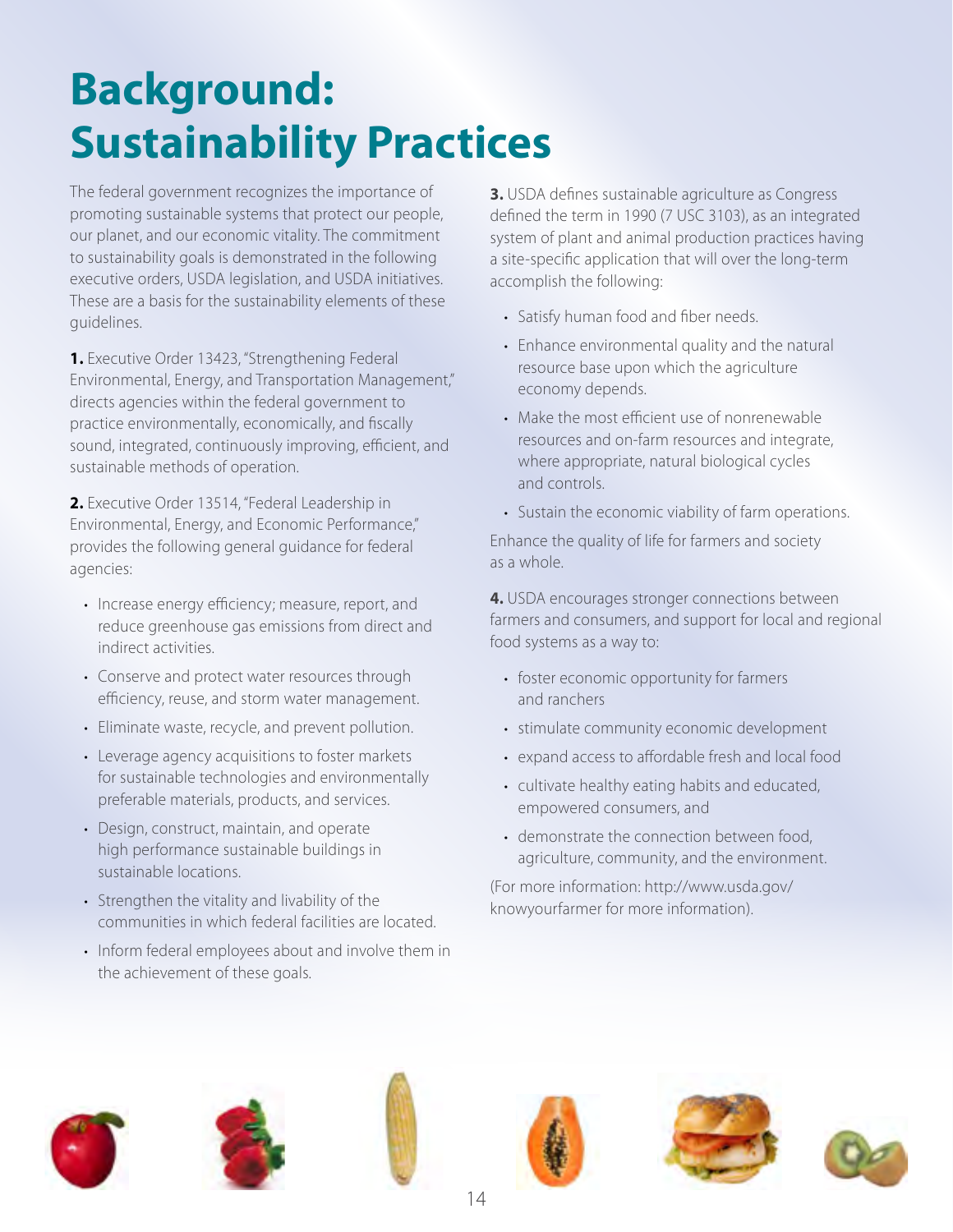# **Reference List**

- 1. These nutrition and food standards are intended for generally healthy people and may not adequately consider people with medical conditions requiring specific diets.
- 2. A sustainable food system exists when production, processing, distribution, and consumption are integrated and related practices regenerate rather than degrade natural resources, are socially just and accessible, and support the development of local communities and economies (American Dietetic Association. Position of the American Dietetic Association: Food and nutrition professionals can implement practices to conserve natural resources and support ecological sustainability. JADA 2007;107:1033–43).
- 3. U.S. General Services Administration. Concessions and Cafeterias: Healthy Food in the Federal Workplace. [http://www.gsa.gov/portal/](http://www.gsa.gov/portal/content/104429) [content/104429.](http://www.gsa.gov/portal/content/104429) Accessed January 25, 2011.
- 4. U.S. General Services Administration. Concessions and Cafeterias: Healthy Food in the Federal Workplace. [http://www.gsa.gov/portal/](http://www.gsa.gov/portal/content/104429) [content/104429.](http://www.gsa.gov/portal/content/104429) Accessed January 25, 2011.
- 5. These guidelines will go into effect for each new cafeteria contract and for contract renewals by HHS and GSA. Contracts will be expected to include language that states that contractors will have to remain current with guidelines as they are updated and given a reasonable phase in period.
- 6. U.S. Department of Agriculture, Agricultural Research Service. 2009. Away from Home: Percentages of Selected Nutrients Contributed by Foods Eaten Away from Home, by Gender and Age, *What We Eat in America*, NHANES, 2005–2006. [http://www.ars.usda.gov/ba/bhnrc/](http://www.ars.usda.gov/ba/bhnrc/fsrg) [fsrg](http://www.ars.usda.gov/ba/bhnrc/fsrg). Accessed January 25, 2011.
- 7. All menu labeling guidelines will be subject to change to meet the requirements of the Patient Protection and Affordable Care Act of 2010 SEC. 4205 NUTRITION LABELING OF STANDARD MENU ITEMS AT CHAIN RESTAURANTS as well as FDA's implementing regulations. FDA will publish proposed regulations to implement section 4205 on or before March 23, 2011.
- 8. As specified in the Patient Protection and Affordable Care Act (H.R. 3590). Restaurants and similar retail food establishments and vending machine operators that are not subject to section 4205 may elect to be subject to these federal requirements by registering every other year with the FDA.
- 9. U.S. Department of Health and Human Services and U.S. Department of Agriculture. *Dietary Guidelines for Americans, 2010*: Keep *trans* fatty acid consumption as low as possible by limiting foods that contain synthetic sources of *trans* fats, such as partially hydrogenated oils, and by limiting other solid fats.
- 10. One gram or less saturated fatty acids per the Reference Amount Customarily Consumed (RACC). Not more than 15% of calories from saturated fatty acids. (21 CFR 101.62 (c)(2).
- 11. U.S. Department of Health and Human Services and U.S. Department of Agriculture. *Dietary Guidelines for Americans, 2010*: Reduce daily sodium intake to less than 2,300 milligrams (mg) and further reduce intake to 1,500 mg for older-aged persons, African Americans, and with hypertension, diabetes, or chronic kidney disease.
- 12. All sodium values in this document are intended as a beginning step for sodium reduction in the overall diet; the values will be reassessed annually and adjusted based on consumer acceptance, contractor feasibility, and nutrition science.











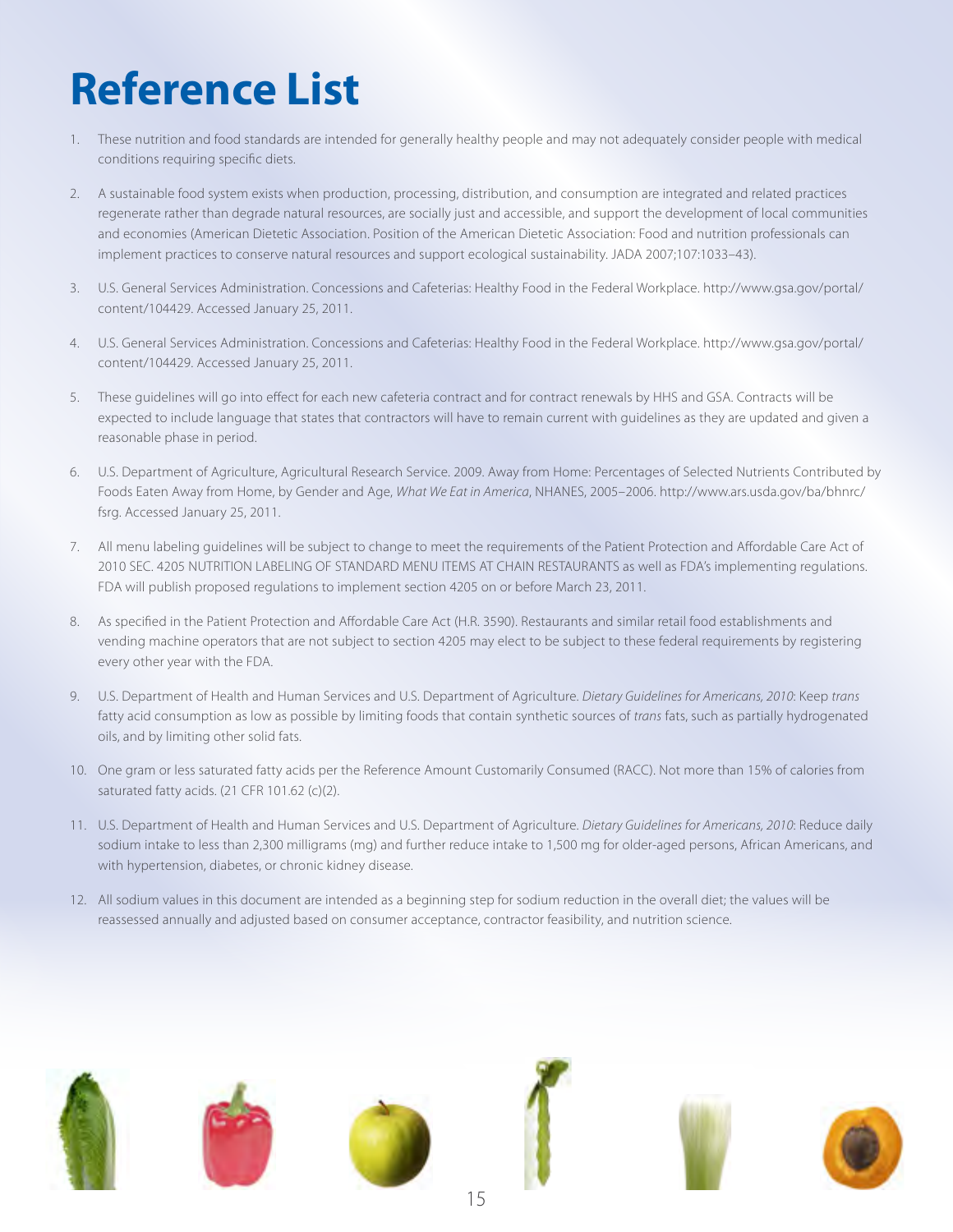- 13. Intake of 480 mg sodium per item is approximately 20% of the Dietary Guideline recommendation for daily intake. This value may be gradually decreased in response to changes in the customer acceptance and the marketplace. This allows for the availability of a wide variety of foods while excluding foods higher in sodium. All sodium values in this document are intended as a beginning step for sodium reduction in the overall diet; the values will be reassessed annually and adjusted based on consumer acceptance, contractor feasibility, and nutrition science.
- 14. Throughout the term "as served" will be used in reference to the amount of food served by a vendor and not a serving as defined by Reference Amount Customarily Consumed (RACC) that are used for packaged foods 21 CFR 101.12. The values associated with FDA definitions were used as the basis for these criteria. However, if an item is labeled with a nutrient content claim such as low sodium or healthy, labeling must be in accordance with FDA regulations for nutrition labeling of restaurant foods, and eligibility would be determined based on RACC or other criteria as specified in the claim (21 CFR 101.10).
- 15. The 3 industry definitions of a meal are 1. A basic meal consist of the main entree, a side of vegetable and a side of starch; 2. A meal can also include a beverage in addition to 1; 3. A full meal offering can consists of a salad or soup, the main entree, a vegetable, a starch and a dessert.
- 16. Intake of 900 mg sodium per meal is approximately 39% of the Dietary Guideline recommendation of 2,300 mg for daily intake. This value may be gradually decreased in response to changes in customer acceptance and the marketplace. This allows for the availability of a wide variety of foods while excluding foods higher in sodium. All sodium values in this document are intended as a beginning step for sodium reduction in the overall diet, the values will be reassessed annually and adjusted based on consumer acceptance, contractor feasibility, and nutrition science.
- 17. The vegetable standard of ≤230 mg sodium per serving is 10% of the Dietary Guidelines recommendation of no more than 2,300 mg sodium per day. This allows for the availability of a wide variety of vegetables while excluding some prepared vegetables that are higher in sodium. The initial goal of 230 mg will be reassessed and further reduced over time.
- 18. The value 140 mg or less per serving was derived by using the FDA definition for low sodium, which is ≤140 mg or less, per RACC. If an item is labeled with a nutrient content claim, then labeling must be in accordance with FDA regulations for nutrition labeling, which would be determined by RACC.
- 19. The cereal guideline of ≤230 mg sodium per serving is 10% of the Dietary Guidelines recommendation of no more than 2,300 mg sodium per day. This allows for the availability of a wide variety of cereals while excluding some prepared cereals that are higher in sodium. The initial goal is 230 mg, which will be reassessed and further reduced over time.
- 20. U.S. Department of Health and Human Services and U.S. Department of Agriculture. *Dietary Guidelines for Americans, 2010*: Limit the consumption of foods that contain refined grains, especially refined grain foods that contain solid fats, added sugars, and sodium. Healthy People 2020 objective: NWS-17 Reduce consumption of calories from solid fats and added sugars in the population aged 2 years and older.<http://www.healthypeople.gov/2020/topicsobjectives2020/objectiveslist.aspx?topicid=29.>Accessed January 25, 2011.
- 21. Almost all sugars in cereal products are a result of added sweeteners; therefore contractors can rely on package labeling to determine the level of added sweetener (U.S. Department of Agriculture, Agricultural Research Service, 2006. Added Sugar Database, [http://www.](http://www.ars.usda.gov/nutrientdata) [ars.usda.gov/nutrientdata](http://www.ars.usda.gov/nutrientdata). Accessed January 25, 2011).
- 22. Restricting a portion of the available cereal to contain less added sweeteners may assist customers in reducing their daily intake of calories, while not infringing on the choices they make for the 1–2 meals per day they might consume from workplace concessions operations (2005 DG Advisory report (p. 159).
- 23. The value 140 mg or less per serving was derived by using the FDA definition for low sodium, which is ≤140 mg or less per RACC. If an item is labeled with a nutrient content claim then labeling must be in accordance with FDA regulations for nutrition labeling, which would be determined by RACC.











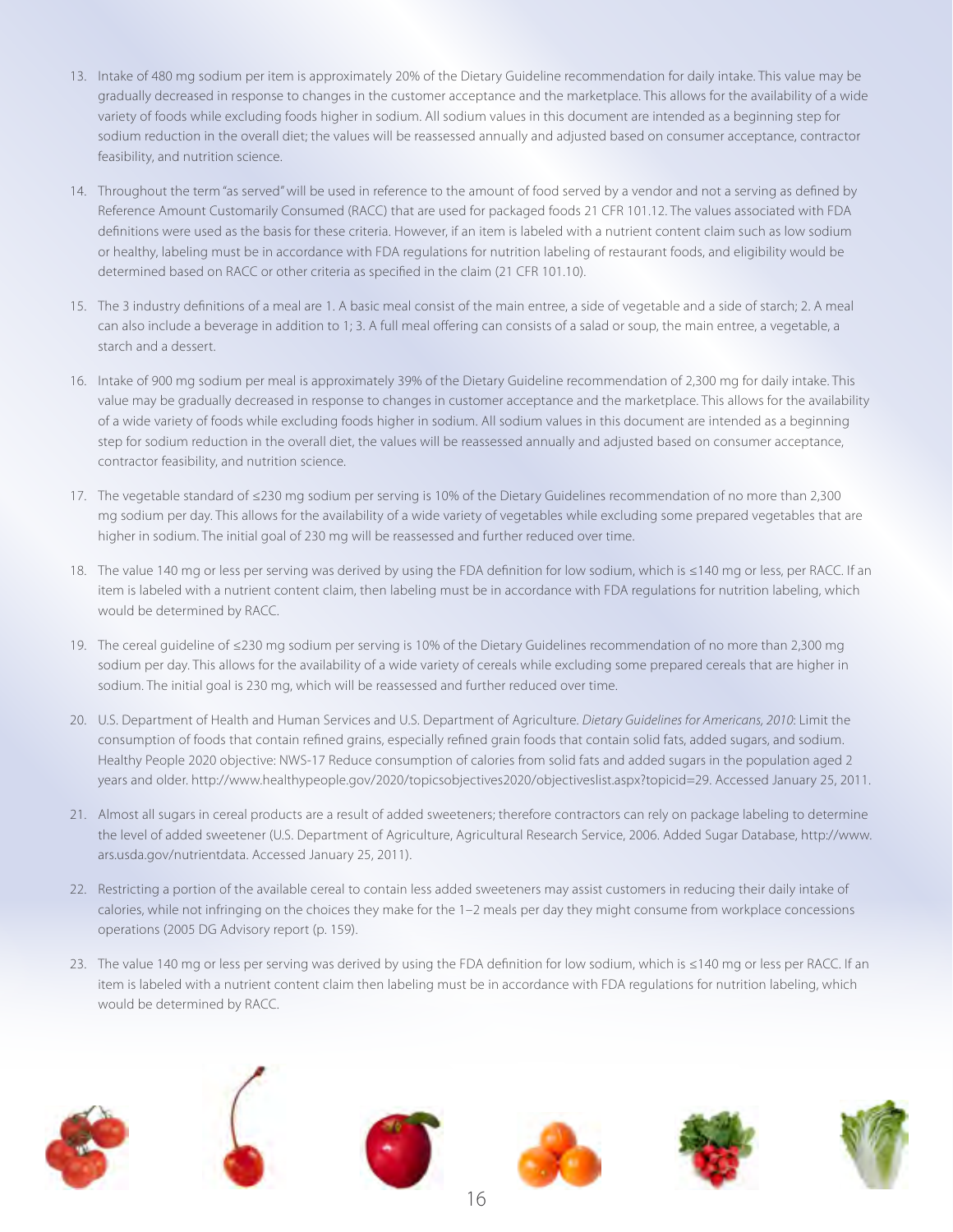- 24. These guidelines consider sweetened milk drinks sweetened beverages; thus, they will be subject to the guidance under the beverages section.
- 25. Healthy People 2020 objective: NWS-17 Reduce consumption of calories from solid fats and added sugars in the population aged 2 years and older.<http://www.healthypeople.gov/2020/topicsobjectives2020/objectiveslist.aspx?topicid=29.>Accessed January 25, 2011.
- 26. Sugars: Under 21 CFR 101.60(c) foods that bear the terms "reduced sugar," "reduced in sugar," "sugar reduced," "less sugar," "lower sugar" or "lower in sugar" must, among other things, contain at least 25% less sugar per reference amount customarily consumed (RACC) than an appropriate reference food (or for meals and main dishes, at least 25% less sugar per 100g of the appropriate reference food).
- 27. Restricting a portion of the available yogurt to contain less added sweeteners may assist customers in reducing their daily intake of sweeteners, while not infringing on the choices they make for the 1–2 meals per day they might consume from workplace concessions operations.
- 28. This standard is designed to assist customers in following specific dietary practices and is not based on nutritional requirements.
- 29. This assists in promoting a variety of protein choices.
- 30. Healthy People 2020 objective: NWS-17 Reduce consumption of calories from solid fats and added sugars in the population aged 2 years and older.<http://www.healthypeople.gov/2020/topicsobjectives2020/objectiveslist.aspx?topicid=29.>Accessed January 25, 2011.
- 31. The definition of "low calorie" is 40 kcal or less per RACC (RACC for beverages is 8 oz), 21 CFR 101.60(b). U.S. Food and Drug Administration. Guidance for Industry: A Labeling Guide for Restaurants and Other Retail Establishments Selling Away-From-Home Foods. [http://www.fda.gov/food/guidancecomplianceregulatoryinformation/guidancedocuments/foodlabelingnutrition/ucm053455.](http://www.fda.gov/food/guidancecomplianceregulatoryinformation/guidancedocuments/foodlabelingnutrition/ucm053455.htm) [htm](http://www.fda.gov/food/guidancecomplianceregulatoryinformation/guidancedocuments/foodlabelingnutrition/ucm053455.htm). Accessed January 25, 2011.
- 32. In order to reduce the caloric density of available foods, these guidelines consider sweetened milks as sweetened beverages.
- 33. U.S. Food and Drug Administration. Code of Federal Regulations, Title 21, Sec. 101.30, Percentage juice declaration for foods purporting to be beverages that contain fruit or vegetable juice. [http://www.accessdata.fda.gov/scripts/cdrh/cfdocs/cfcfr/CFRSearch.](http://www.accessdata.fda.gov/scripts/cdrh/cfdocs/cfcfr/CFRSearch.cfm?fr=101.30.) [cfm?fr=101.30.](http://www.accessdata.fda.gov/scripts/cdrh/cfdocs/cfcfr/CFRSearch.cfm?fr=101.30.) Accessed January 25, 2011.
- 34. The vegetable juice standard of ≤230 mg sodium per serving is 10% of the Dietary Guidelines recommendation of no more than 2,300 mg sodium per day. This allows for the availability of a wide variety of vegetables while excluding some prepared vegetables that are higher in sodium. The initial goal is 230 mg, which will be reassessed and further reduced over time.
- 35. U.S. Department of Health and Human Services and U.S. Department of Agriculture. Dietary Guidelines for Americans, 2010: Increase intake of fat-free or low-fat milk and milk products, such as milk, yogurt, cheese, or fortified soy beverages.
- 36. The value 140 mg or less per serving was derived by using the FDA definition for low sodium, which is ≤140 mg per RACC. If an item is labeled with a nutrient content claim then labeling must be in accordance with FDA regulations for nutrition labeling, which would be determined per RACC.
- 37. U.S. Department of Agriculture. Sample Biobased Language for Custodial Services. [http://www.dm.usda.gov/procurement/programs/](http://www.dm.usda.gov/procurement/programs/biobased/CustodialJanitorialFY08.pdf) [biobased/CustodialJanitorialFY08.pdf.](http://www.dm.usda.gov/procurement/programs/biobased/CustodialJanitorialFY08.pdf) Accessed January 25, 2011.
- 38. U.S. Department of Agriculture. Sample Biobased Language for Food Service/Cafeteria. [http://www.dm.usda.gov/procurement/](http://www.dm.usda.gov/procurement/programs/biobased/FoodServiceCafeteriaFY08.pdf) [programs/biobased/FoodServiceCafeteriaFY08.pdf](http://www.dm.usda.gov/procurement/programs/biobased/FoodServiceCafeteriaFY08.pdf). Accessed January 25, 2011.











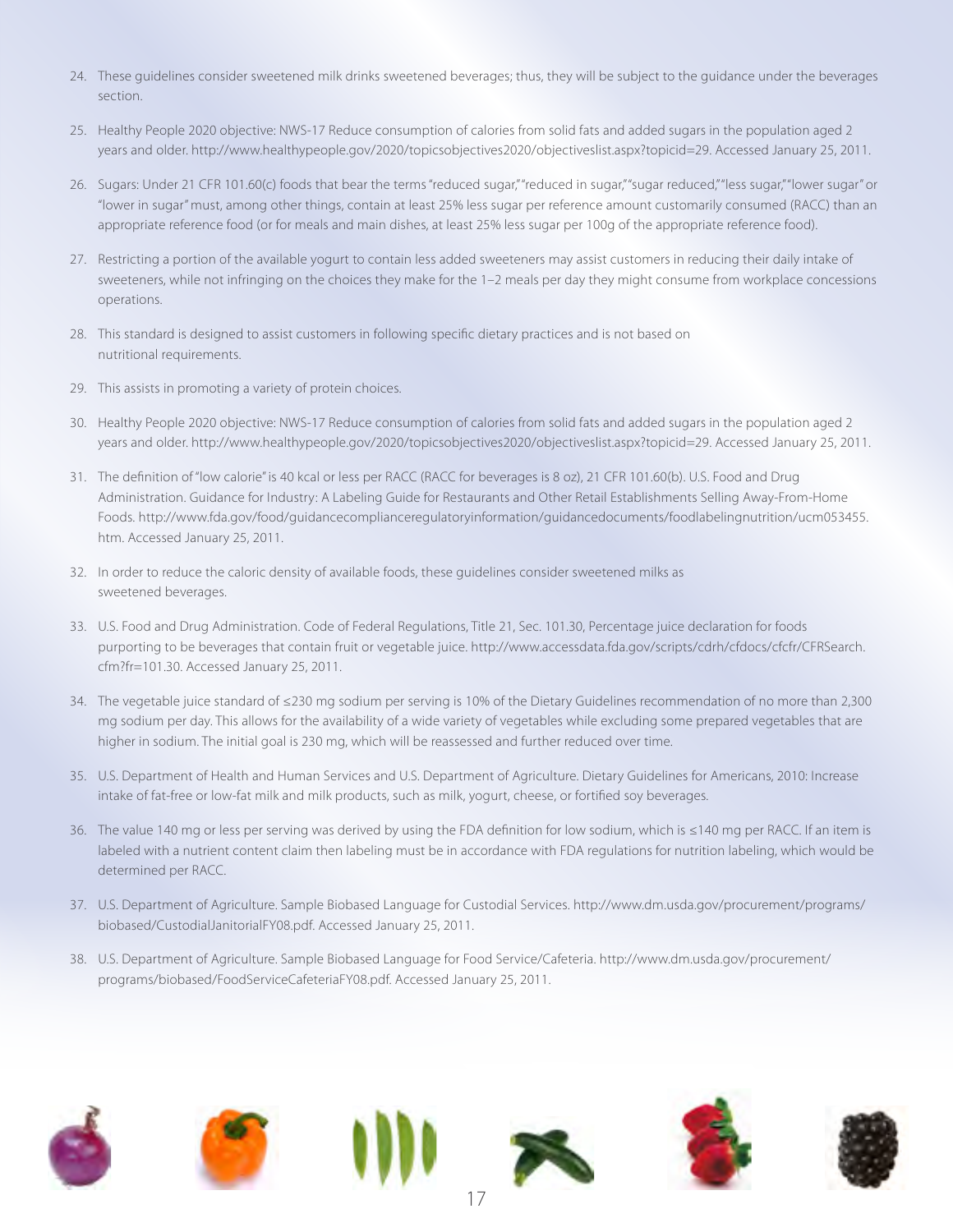- 39. Current research on food service operations at hospitals, colleges, and universities suggests that meeting a 25% purchasing level of local, organic, and/or sustainably grown food is achievable without incurring significant increases to their overall operating budget. A recent survey of California food service buyers from colleges and other institutions shows that they can increase purchases from local growers by up to 38% of their produce budget without confronting significant barriers (Hardesty et al., in press. Institutional Food Distribution Systems: Bringing Students, Farmers and Food Service to the Table). Other survey and case study examples documenting institutional food service operations confirm these findings. For example, Johnson, D. B. and G. W. Stevenson, 1998. Something to Cheer About: National Trends and Prospects for Sustainable Agriculture Products in Food Service Operations of Colleges and Universities. <http://www.cias.wisc.edu/farm-to-fork/something>-to-cheer-about/.
- 40. USDA's national regulatory program explicitly defines organic agriculture as an ecological production system, established "to respond to site-specific conditions by integrating cultural, biological and mechanical practices that foster cycling of resources, promote ecological balance, and conserve biodiversity." USDA requires organic farmers and ranchers to use practices that maintain or improve the physical, chemical, and biological condition of soil, minimize soil erosion, and accommodate an animal's natural nutritional and behavioral requirements. National Organic Program:<http://www.ams.usda.gov/AMSv1.0/nop>. Accessed January 31, 2011.
- 41. U.S. Department of Agriculture. Know Your Farmer, Know Your Food: Rationale and programs supporting local and regional food systems.<http://www.usda.gov/knowyourfarmer>. Accessed January 25, 2011.
- 42. The statutory definition of sustainable agriculture (7 USC 3103) is a guide to the elements to look for in a sustainability program. The government does not endorse any particular labeling or documentation system or program over another, and recognizes that many agricultural producers practice sustainable agriculture without their products being labeled as such. Consideration should be given to documenting sustainable sourcing across the entire supply chain for products that include multiple ingredients.
- 43. Third party verification is recommended.
- 44. Examples of "Best Choices" do not imply government endorsement of these standards. Only endorsements made directly by governing agencies (e.g., USDA, FDA) should be considered government endorsements.
- 45. U.S. House of Representatives. Patient Protection and Affordable Care Act. Section 4205. Restaurants and similar retail food establishments and vending machine operators that are not subject to section 4205 may elect to be subject to these federal requirements by registering every other year with the FDA. [http://docs.house.gov/energycommerce/ppacacon.pdf.](http://docs.house.gov/energycommerce/ppacacon.pdf) Accessed January 25, 2011.
- 46. A value of 230 mg is 10% of the Dietary Guidelines for sodium (2,300 mg). This value is also consistent with the Alliance for a Healthier Generation's vending guidelines, supported by the Snack Food Association. Also, because vending machine foods are intended as snack items, this is approximately half the amount of sodium permitted in individual food items (480mg).
- 47. A value of 480 mg sodium or less per serving is consistent with FDA regulations for "healthy" claims. The value 480 mg sodium is also consistent with the Alliance for a Healthier Generation's vending guidelines, supported by the snack food association.
- 48. U.S. Department of Health and Human Services and U.S. Department of Agriculture. *Dietary Guidelines for Americans, 2010*: Consume less than 10% of calories from saturated fatty acids by replacing them with monounsaturated and polyunsaturated fatty acids. This value is also consistent with the Alliance for a Healthier Generation's vending guidelines, supported by the snack food association.













18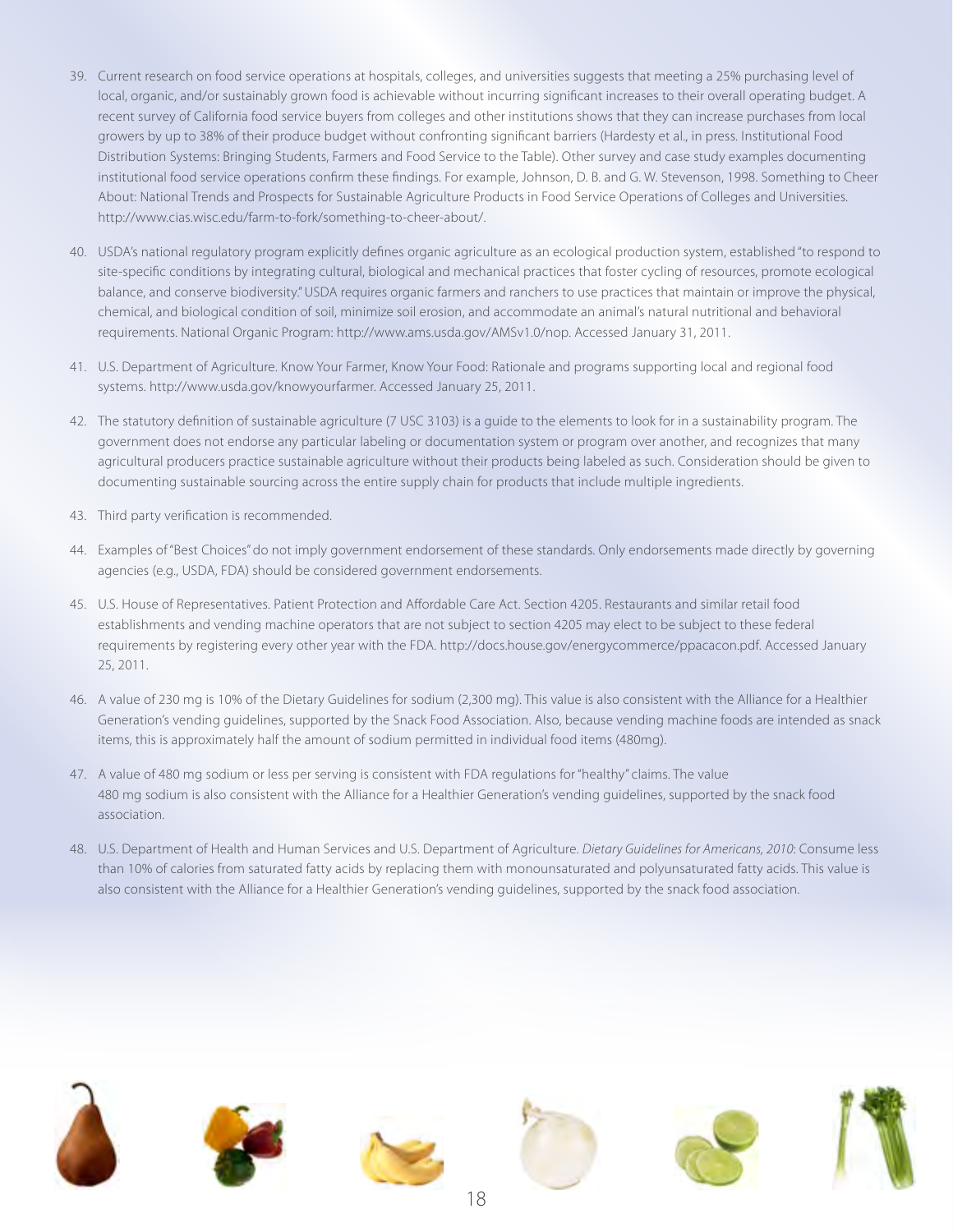- 49. U.S. Department of Health and Human Services and U.S. Department of Agriculture. *Dietary Guidelines for Americans, 2010*: Limit the consumption of foods that contain refined grains, especially refined grain foods that contain solid fats, added sugars, and sodium. Although the *Dietary Guidelines for Americans, 2010* do not state a specific limit on added or total sugars, these criteria are consistent with the specific recommendation in the IOM report *Nutrition Standards for Foods in Schools: Leading a way Toward Healthier Youth* to limit total sugars to no more than 35% of total calories. Also, Healthy People 2020 objective: NWS-17 Reduce consumption of calories from solid fats and added sugars in the population aged 2 years and older;<http://www.healthypeople.gov/2020/topicsobjectives2020/objectiveslist.aspx?topicid=29.>Accessed January 25, 2011.
- 50. In order to reduce the caloric density of available foods, these guidelines consider sweetened milks as sweetened beverages.
- 51. The vegetable juice standard of ≤230 mg sodium per serving is 10% of the Dietary Guidelines recommendation of no more than 2,300 mg sodium per day. This allows for the availability of a wide variety of vegetables that are inherently low sodium foods while excluding some prepared vegetables that are higher in sodium. The initial goal of 230 mg will be reassessed and further reduced over time.
- 52. U.S. Department of Health and Human Services and U.S. Department of Agriculture. *Dietary Guidelines for Americans, 2010*: Increase intake of fat-free or low-fat milk and milk products, such as milk, yogurt, cheese, or fortified soy beverages.
- 53. U.S. Department of Health and Human Services and U.S. Department of Agriculture. *Dietary Guidelines for Americans, 2010*. [http://www.](http://www.cnpp.usda.gov/DGAs2010-DGACReport.htm) [cnpp.usda.gov/DGAs2010-DGACReport.htm.](http://www.cnpp.usda.gov/DGAs2010-DGACReport.htm) Accessed January 26, 2011.
- 54. Added sugars: Caloric sweeteners that are added to foods during processing, preparation, or consumed separately. Solid fats: Fats with a high content of saturated and/or trans fatty acids, which are usually solid at room temperature. Refined grains: Grains and grain products missing the bran, germ, and/or endosperm; any grain product that is not a whole grain.
- 55. Milk and milk products also can be referred to as dairy products.
- 56. U.S. Department of Agriculture. Information on the type and strength of evidence supporting the Dietary Guidelines' recommendations can be found at <http://www.nutritionevidencelibrary.com>. Accessed January 25, 2011.
- 57. Fortified soy beverages have been marketed as "soymilk," a product name consumers could see in supermarkets and consumer materials. However, FDA's regulations do not contain provisions for the use of the term soymilk. Therefore, in this document, the term "fortified soy beverage" includes products that may be marketed as soymilk.